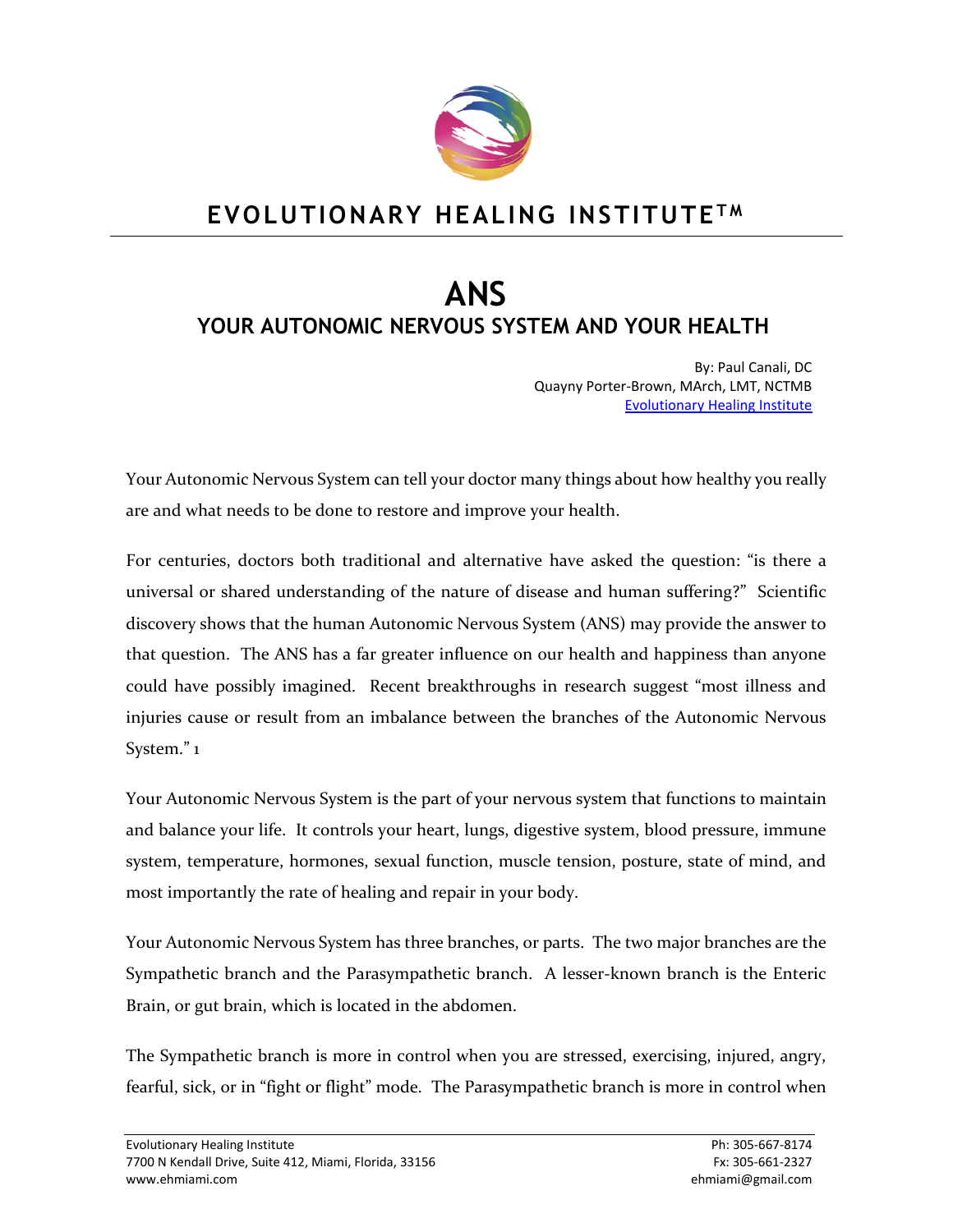your body is healing, sleeping, digesting, coordinating immune responses, recovering after exercise, or meditating.

The Parasympathetic branch is electrically twice as fast as the Sympathetic branch, and quickly begins to counter any activation of the stress response by the Sympathetic branch. 2 The general action of each of the branches of the ANS is to oppose the other, working in unison to maintain homeostasis (balance). Persistently elevated levels of tone in one or the other branch of the ANS are not healthy. 3 These elevated levels eventually create dysregulation.

The Enteric Brain, or gut brain, makes dozens of chemicals, including 95% of the body's Serotonin, 4 the anti-anxiety and antidepressant neurotransmitter. It also produces innate relaxants, like Valium® and Xanax® without any side effects.

The Vagus nerve is the largest nerve in the body, and part of the ANS. It wanders throughout the major organs in the abdomen. The Vagus nerve has a major influence on the ANS, connecting the Enteric Brain to the higher brain. The Vagus nerve can positively influence Parasympathetic activity, and ANS balance. 5

This nerve has a major affect on the immune system. Imbalances can result in various symptoms such as gastritis, chronic fatigue, irritable bowel syndrome and even autoimmune diseases. It has been discovered that the brain can control the immune system via the Vagus nerve, i.e. the "inflammatory reflex." 6

## **Studies show that the negative effects on the ANS can also be cumulative. That means every stress, trauma, illness and injury not dissipated and integrated can add up over years.7**

"C*ommon occurrences can produce traumatic after-effects that are just as debilitating as those experienced by veterans of combat or survivors of childhood abuse. Traumatic effects are not always apparent immediately following the incidents that caused them. Symptoms remain dormant, accumulating over years or even decades. Then, during a stressful period, or as the result of another incident, they can show up without warning. There may also be no indication of the original cause. Thus, a seemingly minor event can give rise to a sudden breakdown, similar to one that might be caused by a single catastrophic event*."

*-Peter Levine, PhD* 8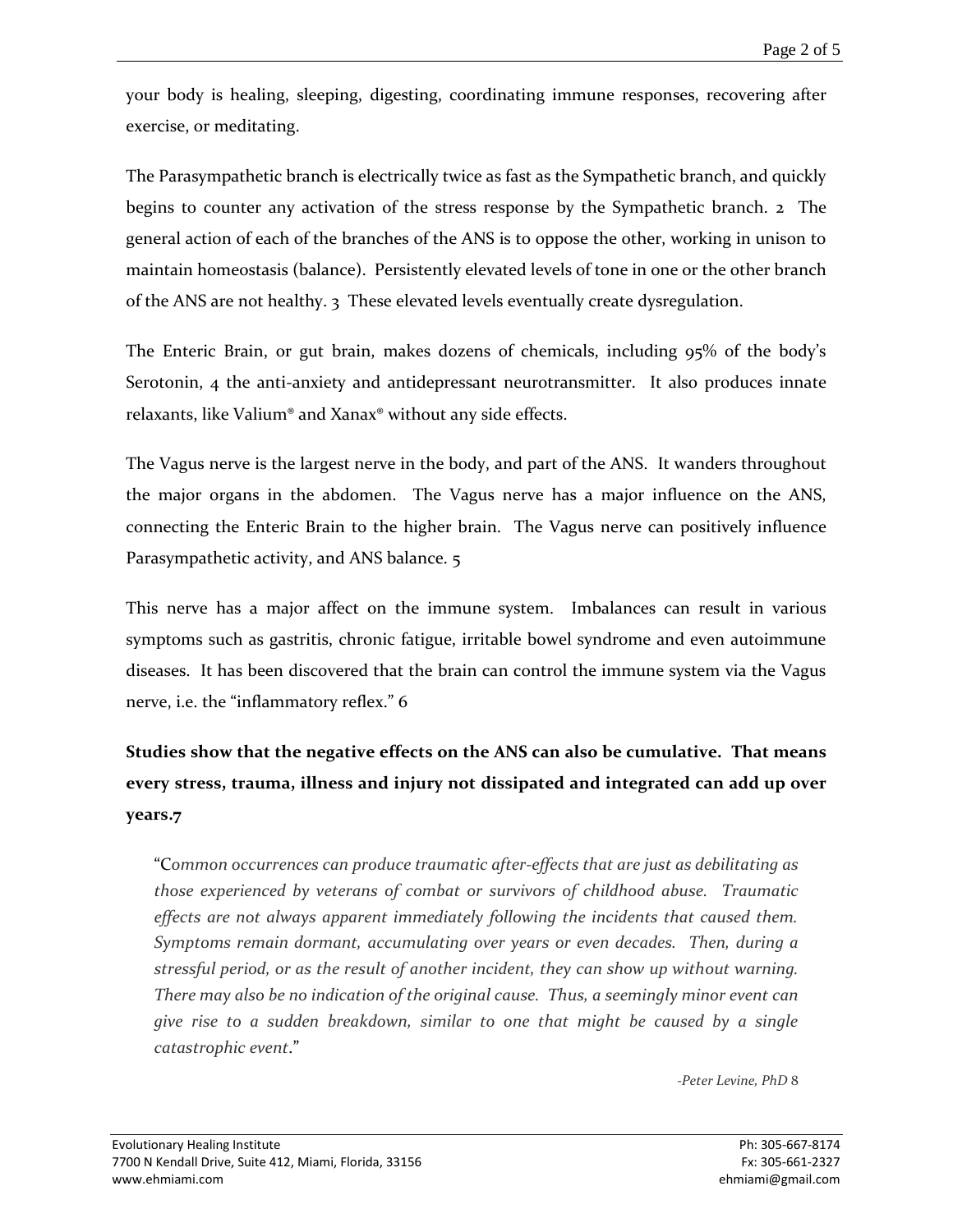These stored-up energies force the ANS dangerously out of balance, a state called Dysautonomia, or Autonomic Dystonia. 9 There is significant scientific research that shows that an imbalance in your Autonomic Nervous System can result in problems anywhere in the body, 10.11, including neck and back pain, TMJ headaches, sleep loss, post traumatic stress, high blood pressure and heart disease, anxiety and panic attacks, stomach and bowel disease, depression, sexual problems, and immune system weakness and disease

#### **Your Autonomic Nervous System and Your Health**

The ANS can hold on to stress, trauma, injury and loss, keeping us stuck in what is referred to as Survival Mode. Survival Mode sets in when your nervous system is overwhelmed by a traumatic or stressful physical injury, illness, emotional pain, or trauma of any kind. Our ANS often becomes frozen with this non-dissipated energy and acts as if the stressor is still going on. This phenomenon of imbalanced ANS is very common, but unfortunately most people treat only the symptoms and not the root cause. For example, a stressed and traumatized ANS is why a soldier's nervous system often develops post traumatic stress syndrome (PTSD), or why an infant who is deprived of human touch can go through life physically ill. An ANS imbalance may be related to why statistics show that  $90\%$  of alcoholic females have a history as victims of sexual abuse or violence as children. 12 Recent studies also suggest that ANS imbalance is the reason for the majority of back, neck, and chronic body pain in general.

### **ANS balance is a key to health and happiness. Every single cell in the body is affected by the Autonomic Nervous System. This is why it is important to have your ANS checked and balanced on a regular basis.**

The ANS acts like a gateway of our humanness. That is, every loving act, word of compassion or sensitive touch gets downloaded into the nervous system in a positive, cell-nurturing way. Yet the opposite is also true, that humans in all their unconsciousness hurt themselves and others. This is not cell-nurturing; this process creates pain, disease, and suffering from generation to generation. Disease and illness can result from the numbing response to overwhelming pain, which we automatically impose (both physically and emotionally) in order to move ahead in life. This in turn causes the brain to lose feedback with the body, allowing disease to start up unnoticed. There is also a process called somatization and conversion in which our emotions, thoughts, feelings, and traumas internalize through the ANS into real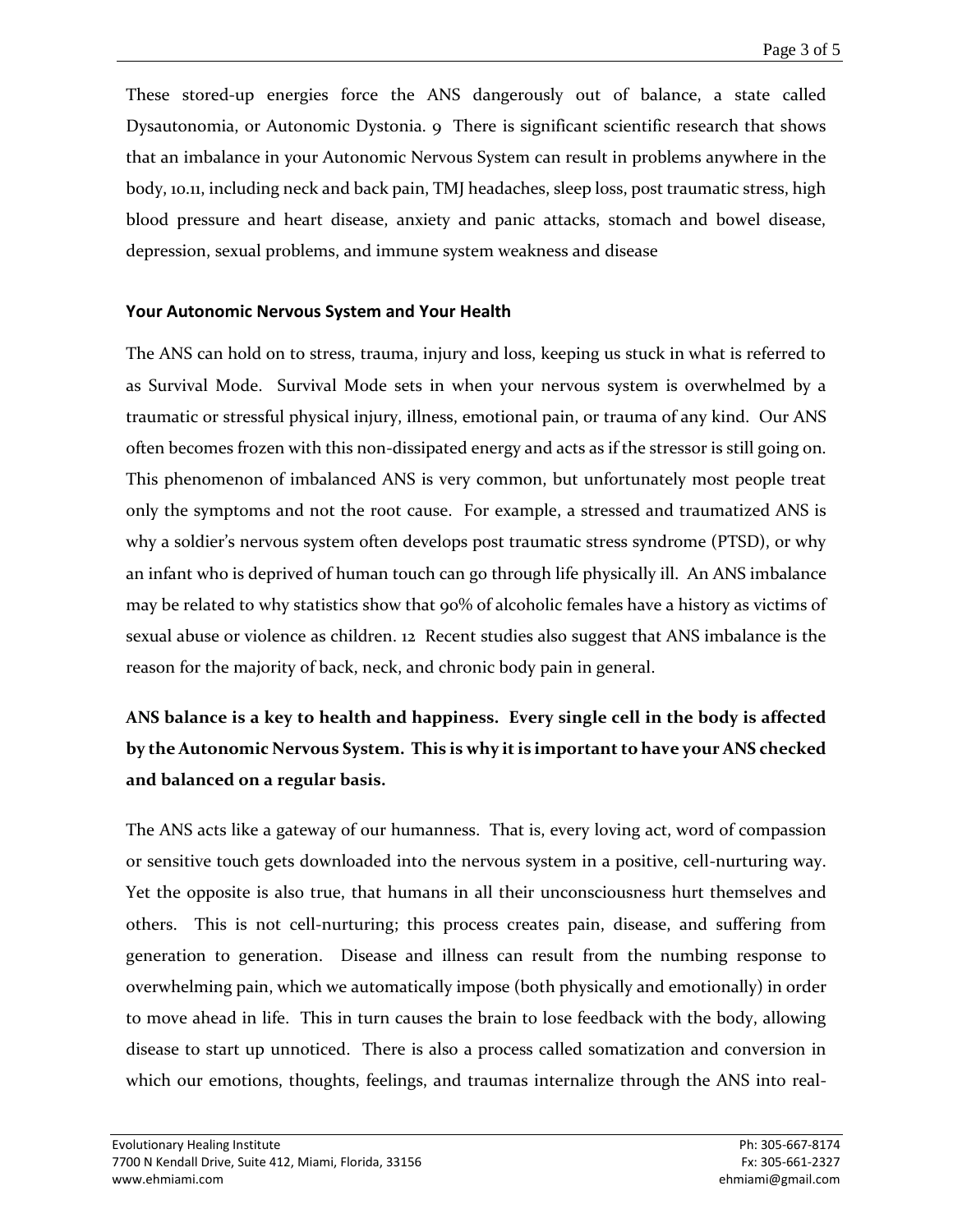time physical pain and disease. This condition may be the most unrecognized diagnosis in all of medicine. 13.14.15.16

"In conversion disorder physical symptoms that are caused by psychological conflict are unconsciously converted to resemble that of a neurological disorder."

#### *-Merck Manual, Home Edition*

If you are not balancing the ANS you may be burning the ANS out by creating what is called Dysregulation. 17 By constantly reactivating un-dissipated life stress, fear, anger and unresolved traumas, it can lead to chronic pain, depression, anxiety, or even worse, a heart that's beating 200 beats per minute on its way to a heart attack.

The good news is that finally there is a new ground-breaking way to test the ANS Heart Rate Variability and other factors with scientific equipment, 18 and most importantly an effective way to balance the Autonomic Nervous System with (UT) Unified Therapy<sup>™</sup>.

Through his work, Dr. Paul Canali has discovered that humans possess an autonomic selfregulating or righting reflex. He has discovered a specific **Somatic Autonomic Balancing Reflex™ or (SABR™)**, which puts into motion a powerful systemic self-regulating system. We call this the Master System because of its systemic effects on the whole body and all its systems, from hormones to neurotransmitters. The Master System has the power to heal and change the negative implications of an imbalanced ANS (Dysregulation) such as those from Post Traumatic Stress, auto accidents and illness of all kinds.

Incredibly, the experiences of the (SABR) response not only balance the Autonomic Nervous System but also help develop an expanded somatic or sensory language with our bodies. This heightened state of consciousness or awareness allows for feedback and early detection of disease, before it can become problematic!

**The therapeutic benefits of this approach can turn stressors and illnesses that would previously have overwhelmed our ANS into positive stimulation for growth and evolutionary development.**

"The normal functioning of the autonomic nervous system day and night, from heartbeat to heartbeat, plays a largely unconscious but vital role in our livelihood. It is not surprising, therefore, that autonomic abnormalities, though they are usually more